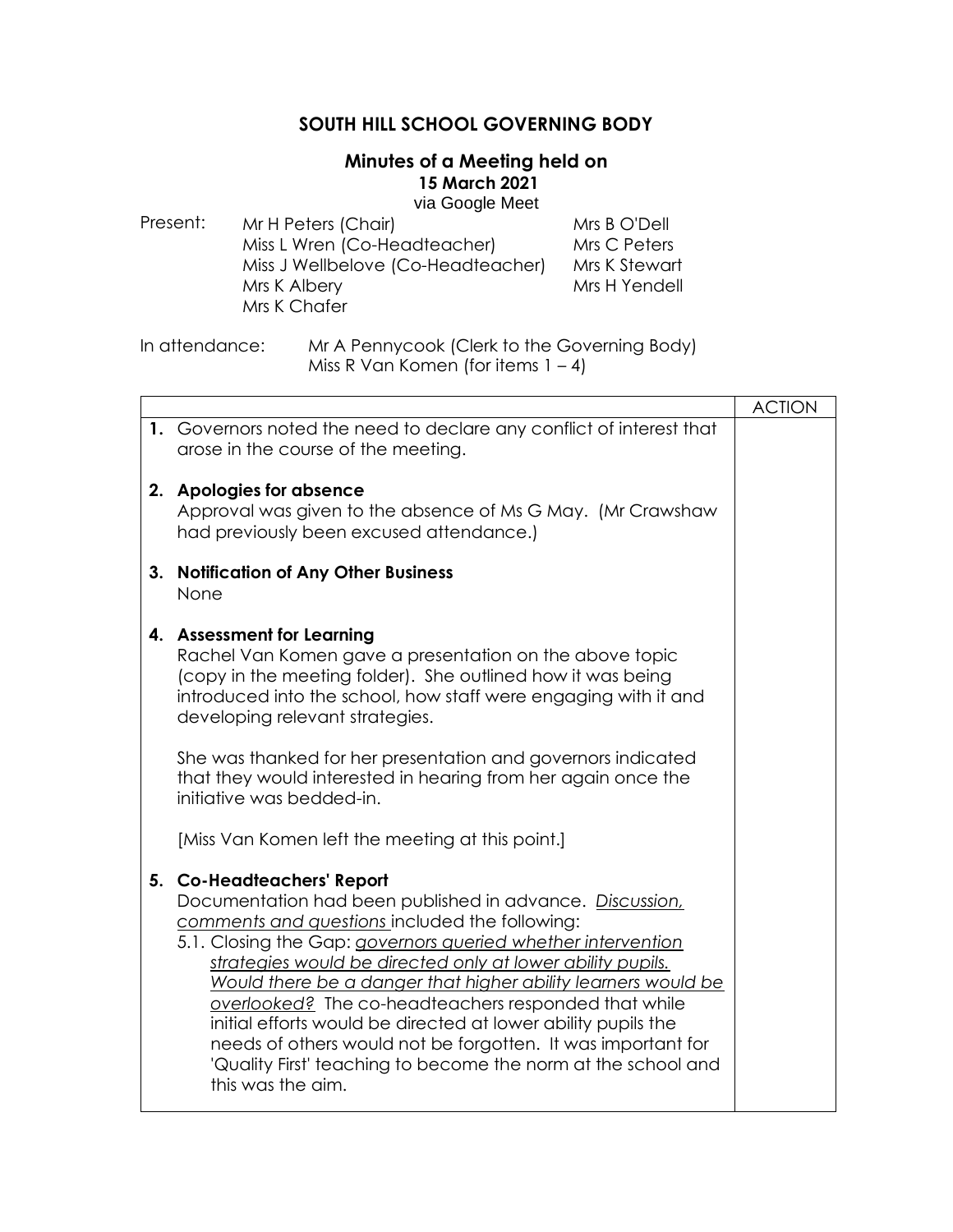|    | 5.2. EYFS: governors suggested that the section in the SEF could be |    |
|----|---------------------------------------------------------------------|----|
|    | improved by more evaluative statements. Mrs Yendell would           | HY |
|    | liaise with Ms Sacco to make appropriate revisions.                 |    |
|    | 5.3. Premises Matters: although £30k had been put into the          |    |
|    |                                                                     |    |
|    | budget for installation of the computer suite the cost had          |    |
|    | been roughly half that. As a result, 30 Chrome Books had            |    |
|    | been purchased to add to the other computers. E-books               |    |
|    | were not yet in use, although plans were in place for their         |    |
|    | future introduction.                                                |    |
|    |                                                                     |    |
|    | 6. Other Reports                                                    |    |
|    | 6.1. Link Governors:                                                |    |
|    |                                                                     |    |
|    | 6.1.1. Safeguarding: a meeting was to be arranged later in          |    |
|    | the term in connection with the review to be undertaken             |    |
|    | by Mrs Yendell.                                                     |    |
|    | 6.1.2. Data: a very full report had been uploaded into the          |    |
|    | meeting folder. Additional comment and questions                    |    |
|    | included the following:                                             |    |
|    | . It was noticeable that some pupils had benefitted from            |    |
|    | learning at home and having more support from their                 |    |
|    | parents.                                                            |    |
|    | • Communication between teachers in different years was             |    |
|    |                                                                     |    |
|    | being improved.                                                     |    |
|    | • Although SATs had been cancelled for 2021 the pupils              |    |
|    | were still being taught the relevant skills to ensure that          |    |
|    | they were prepared for the next stage of their education.           |    |
|    | • Governors commented that emotional development                    |    |
|    | had been impaired by the disruption in schools as a result          |    |
|    | of the coronavirus restrictions.                                    |    |
|    | 6.2. HIP Spring Visit: the report was noted without comment. The    |    |
|    | co-headteachers indicated that all the actions and                  |    |
|    | recommendations had been completed or were in hand.                 |    |
|    |                                                                     |    |
|    |                                                                     |    |
|    | 7. Approval of SFVS                                                 |    |
|    | 7.1. The documentation had been completed and was uploaded          |    |
|    | into the meeting folder. Additional comments and discussion         |    |
|    | included the following:                                             |    |
|    | • Nineteen teachers for only 14 classes was not sustainable in      |    |
|    | the long term.                                                      |    |
|    | • Expectations of staff performance should be commensurate          |    |
|    | with their salary level.                                            |    |
|    | 7.2. The SFVS for 2021/21 was approved                              |    |
|    |                                                                     |    |
|    |                                                                     |    |
| 8. | <b>Education Endowment Federation (EEF).</b>                        |    |
|    | Mrs Yendell gave a short presentation (in the meeting folder)       |    |
|    | about the resources available from EEF and emphasised the           |    |
|    | importance of research in informing decisions.                      |    |
|    |                                                                     |    |
|    |                                                                     |    |